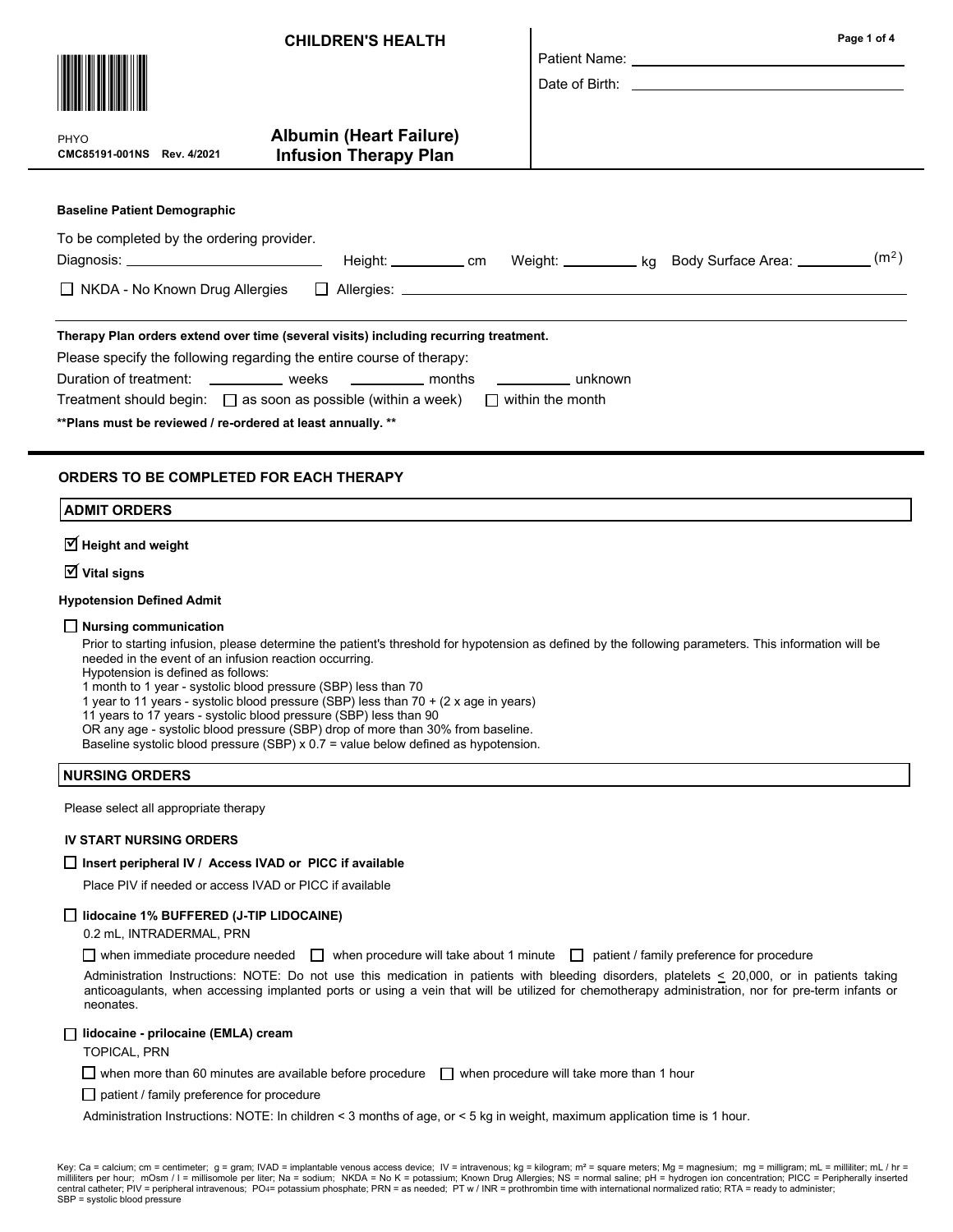# CHILDREN'S HEALTH



CMC85191-001NS Rev. 4/2021 PHYO

# Albumin (Heart Failure) Infusion Therapy Plan

| Patient Name: |  |
|---------------|--|

Date of Birth:

## ORDERS TO BE COMPLETED FOR EACH THERAPY

## NURSING ORDERS, CONTINUED

Please select all appropriate therapy

### lidocaine - tetracaine (SYNERA) patch

TOPICAL, PRN

 $\Box$  when 20 - 30 minutes are available before procedure  $\Box$  when procedure will take more than 1 hour

 $\Box$  when anticipated pain is less than 5 mm from skin surface  $\Box$  patient / family preference for procedure

## $\Box$  lidocaine with transparent dressing 4% kit

TOPICAL, PRN

when 20 - 30 minutes are available before procedure  $\Box$  when procedure will take more than 1 hour

 $\Box$  patient / family preference for procedure

 $\Box$  Heparin flush

#### heparin flush

10 - 50 units, INTRAVENOUS, PRN, IV line flush. Per protocol, heparin should not be used to flush peripheral IVs. This heparin flush should be used with all central lines including IVADs, with the exception of de-accessing the IVAD.

#### heparin flush

100 - 300 units, INTRAVENOUS, PRN, IV line flush. Per protocol, heparin should not be used to flush peripheral IVs. For use only when de-accessing IVADs.

## $\Box$  Sodium chloride flush

### Sodium chloride flush 0.9% injection

1 - 20 mL, INTRAVENOUS, PRN, IV line flush

#### Sodium chloride - preserative free 0.9% injection

1 - 30 mL, INTRAVENOUS, PRN, IV line flush

## PRE-PROCEDURE LABS

| <b>Basic Metabolic Panel</b><br>Unit collect      | <b>INTERVAL: Every visit</b> |
|---------------------------------------------------|------------------------------|
| <b>Albumin</b><br>Unit collect                    | <b>INTERVAL: Every visit</b> |
| <b>Magnesium</b><br>Unit collect                  | <b>INTERVAL: Every visit</b> |
| <b>Phosphorus</b><br>Unit collect                 | <b>INTERVAL:</b> Every visit |
| <b>Hepatic Function Panel</b><br>Unit collect     | <b>INTERVAL: Every visit</b> |
| <b>Gamma Glutamyl Transferase</b><br>Unit collect | <b>INTERVAL: Every visit</b> |
| PT W / INR<br>Unit collect                        | <b>INTERVAL: Every visit</b> |

Key: Ca = calcium; cm = centimeter; g = gram; IVAD = implantable venous access device; IV = intravenous; kg = kilogram; m<sup>2</sup> = square meters; Mg = magnesium; mg = milligram; mL = milliliter; mL / hr = milliliters per hour; mOsm / l = millisomole per liter; Na = sodium; NKDA = No K = potassium; Known Drug Allergies; NS = normal saline; pH = hydrogen ion concentration; PICC = Peripherally inserted central catheter; PIV = peripheral intravenous; PO4= potassium phosphate; PRN = as needed; PT w / INR = prothrombin time with international normalized ratio; RTA = ready to administer; SBP = systolic blood pressure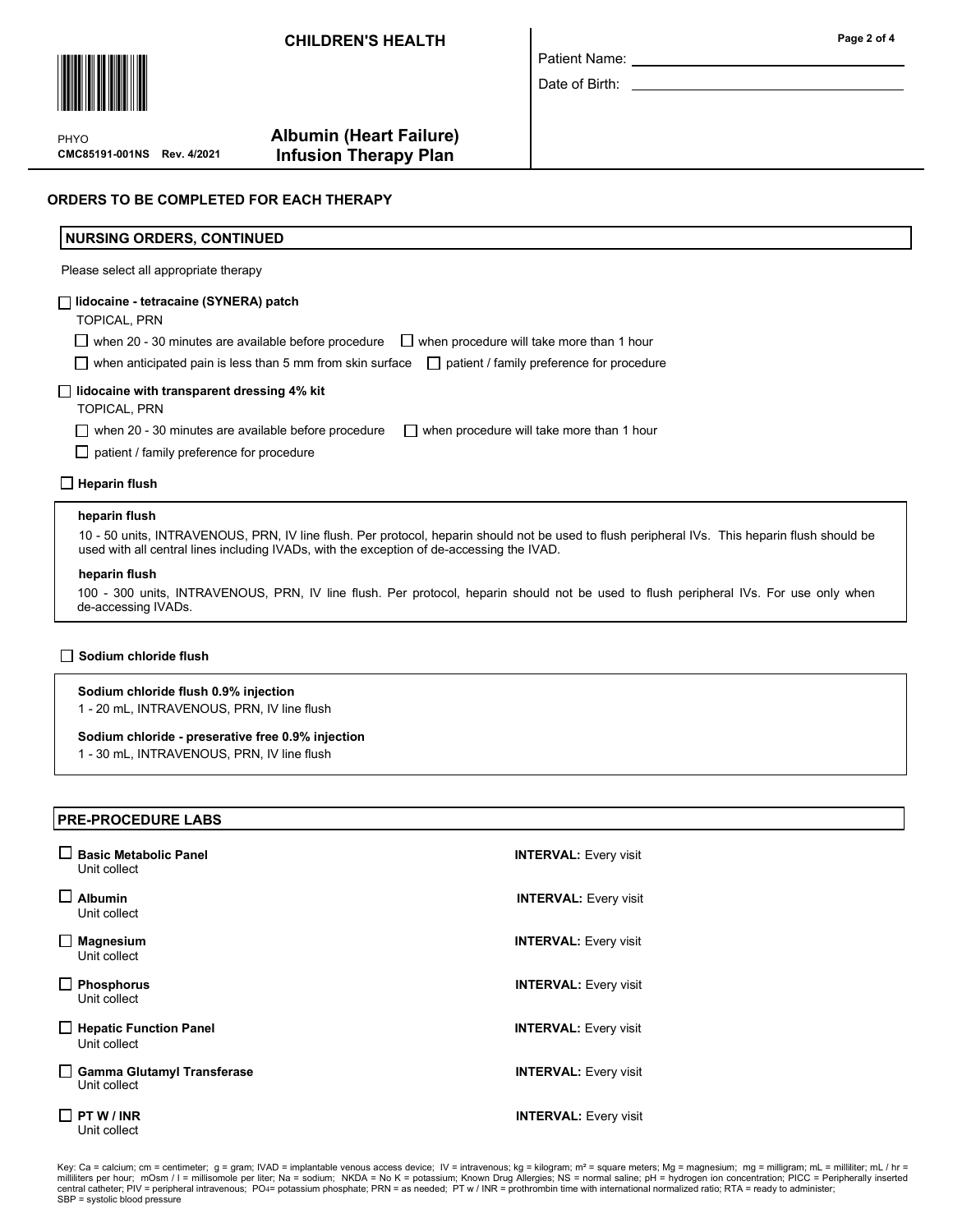

PHYO

CMC85191-001NS Rev. 4/2021

# Albumin (Heart Failure) Infusion Therapy Plan

## ORDERS TO BE COMPLETED FOR EACH THERAPY

| <b>PRE-PROCEDURE LABS</b>                                                                                                                                                                                                                     |                                |  |  |
|-----------------------------------------------------------------------------------------------------------------------------------------------------------------------------------------------------------------------------------------------|--------------------------------|--|--|
| Heparin LMW level for injection (aka ANTI XA)<br>Unit collect                                                                                                                                                                                 | <b>INTERVAL: PRN</b>           |  |  |
| $\Box$ Immunoglobulin G<br>Unit collect                                                                                                                                                                                                       | <b>INTERVAL: PRN</b>           |  |  |
| <b>INTRA-PROCEDURE</b>                                                                                                                                                                                                                        |                                |  |  |
| $\sqrt{ }$ Physician communication order<br>Recommended albumin dose = 1 $g / kg$ . Please enter the dose of albumin in "g" to facilitate prior authorization requirements.<br>Recommended furosemide dose = 0.5 mg / kg - 2 mg / kg          |                                |  |  |
| $\sqrt{ }$ Nursing Communication<br>** Administer albumin over 2 hours**                                                                                                                                                                      |                                |  |  |
| $\overline{y}$ Albumin 25 % injection<br>Intravenous ONCE, for 1 dose. Administer over 2 hours.<br>Dose: __________                                                                                                                           | <b>INTERVAL: 1 time a week</b> |  |  |
| $\overline{\mathbf{y}}$ Nursing communication<br>**Furosemide to be given after albumin infusion complete**<br>Dose:                                                                                                                          |                                |  |  |
| $\overline{M}$ furosemide RTA infusion<br>For 1 dose **Give after albumin** Ready to adminiser by slow IV push. Food alert: Increases Na, K, Ca, Mg and PO4 losses<br>Dose: $\_\_$                                                            | <b>INTERVAL:</b> 1 time a week |  |  |
| $\sqrt{ }$ Therapy Appointment Request<br>Please select department for the therapy appointment request:<br>Expires in 365 days<br>□ Dallas Special Procedures □ Plano Infusion Center □ Dallas Allergy □ Dallas Transplant □ Dallas Neurology |                                |  |  |
| <b>EMERGENCY MEDICATIONS</b>                                                                                                                                                                                                                  |                                |  |  |
| $\overline{\mathcal{A}}$ Nursing communication<br>1. Hives or cutaneous reaction only $-$ no other system involvement<br><b>PATIENT IS HAVING A DRUG REACTION:</b>                                                                            |                                |  |  |

Patient Name: Date of Birth:

- a. Stop the infusion
- **b.** Give diphenhydramine as ordered
- c. Check heart rate, respiratory rate and blood pressure every 5 minutes until further orders from provider.
- d. Connect patient to monitor (cardiac / apnea, blood pressure and oxygen saturation) if not already on one
- e. Notify provider for further orders
- 2. Hives or cutaneous reaction plus one other system, i.e. abdominal cramping, vomiting, hypotension, altered mental status, respiratory distress, mouth / tongue swelling

## PATIENT IS HAVING ANAPHYLAXIS:

- a. Stop the infusion
- b. Call code do not wait to give epinephrine
- c. Give epinephrine as ordered
- d. Notify provider
- e. Check heart rate, respiratory rate and blood pressure every 5 minutes until the code team arrives.
- f. Connect patient to monitor (cardiac / apnea, blood pressure and oxygen saturation), if not already on one.
- Give diphenhydramine once as needed for hives g.
- h. May repeat epinephrine every 5 minutes x 2 doses for persistent hypotension and respiratory distress with desaturation until code team arrives.
- i. May give albuterol as ordered for wheezing with oxygen saturation stable while waiting for code team, continue to monitor oxygen saturation.

Page 3 of 4

Key: Ca = calcium; cm = centimeter; g = gram; IVAD = implantable venous access device; IV = intravenous; kg = kilogram; m<sup>2</sup> = square meters; Mg = magnesium; mg = milligram; mL = milliliter; mL / hr = milliliters per hour; mOsm / l = millisomole per liter; Na = sodium; NKDA = No K = potassium; Known Drug Allergies; NS = normal saline; pH = hydrogen ion concentration; PICC = Peripherally inserted central catheter; PIV = peripheral intravenous; PO4= potassium phosphate; PRN = as needed; PT w / INR = prothrombin time with international normalized ratio; RTA = ready to administer; SBP = systolic blood pressure